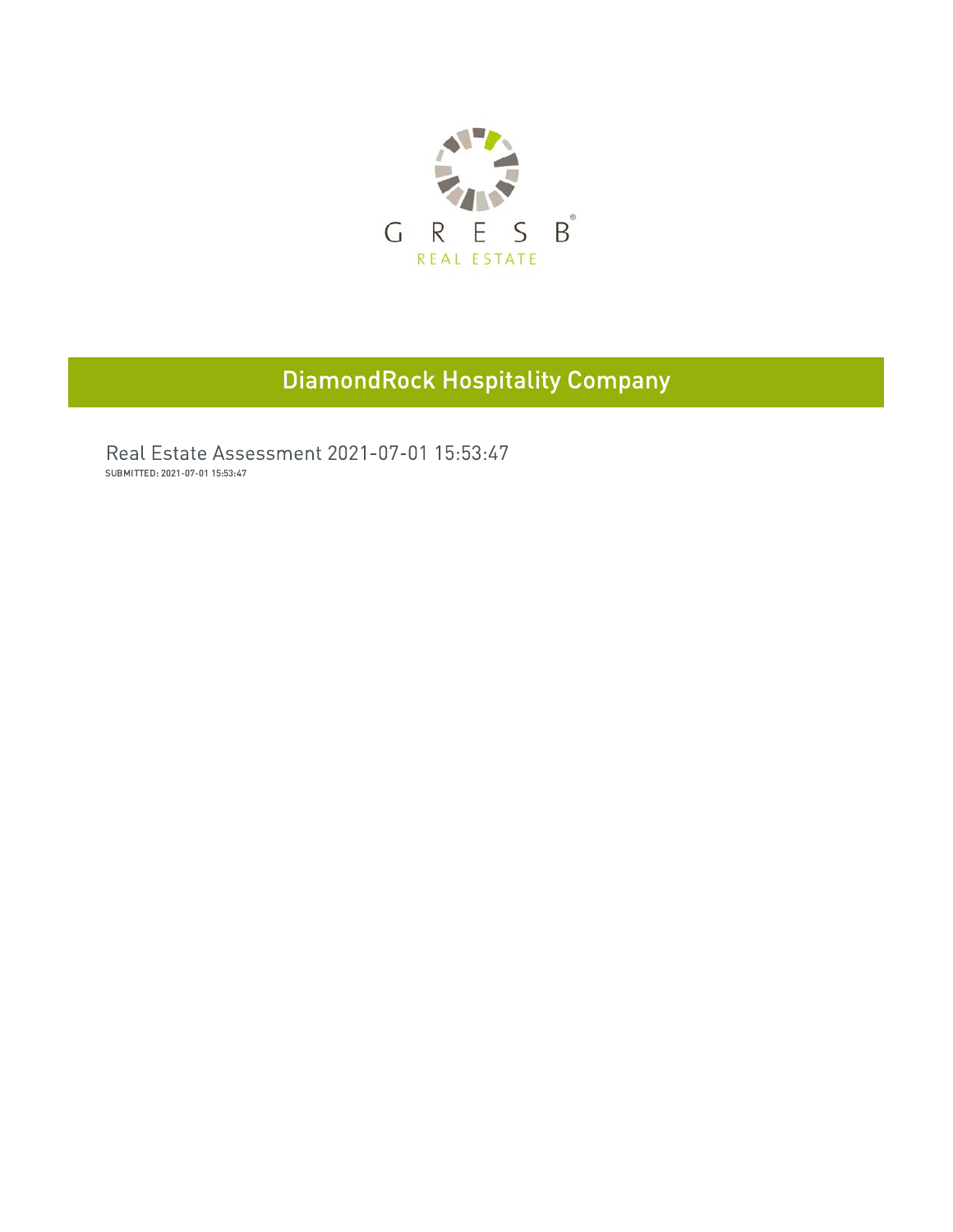### DiamondRock Hospitality Company DiamondRock Hospitality Company



### Rankings



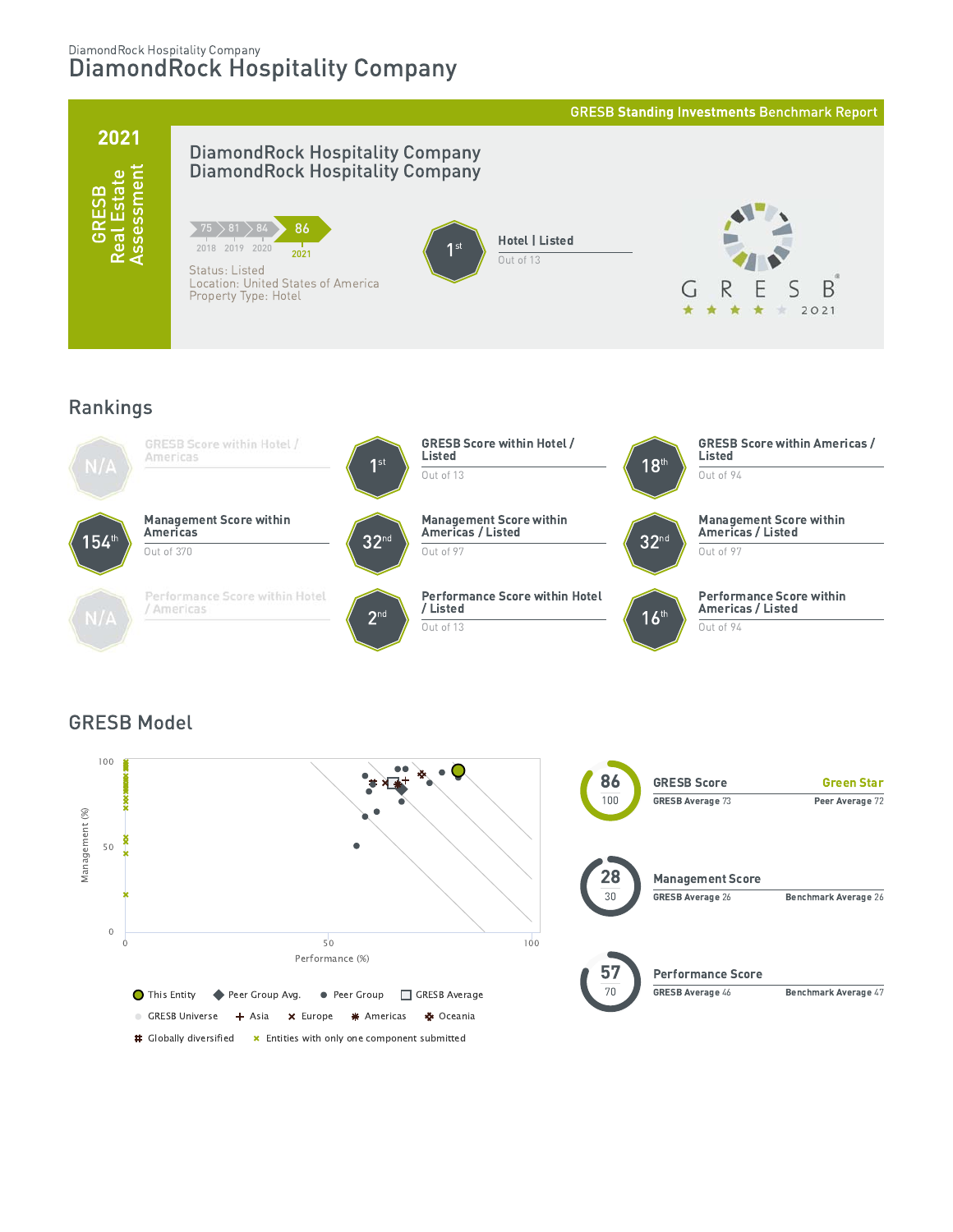### Please use this textbox to explain the results for investors

Add the info

### **ESG Breakdown**



### **Trend**



Note: In 2020, the GRESB Assessment structure fundamentally changed, establishing a new baseline for measuring Performance. As a result,<br>GRESB advises against a direct comparison between 2020 GRESB Scores and prior year re Reports.

### **Aspect, Strengths & Opportunities**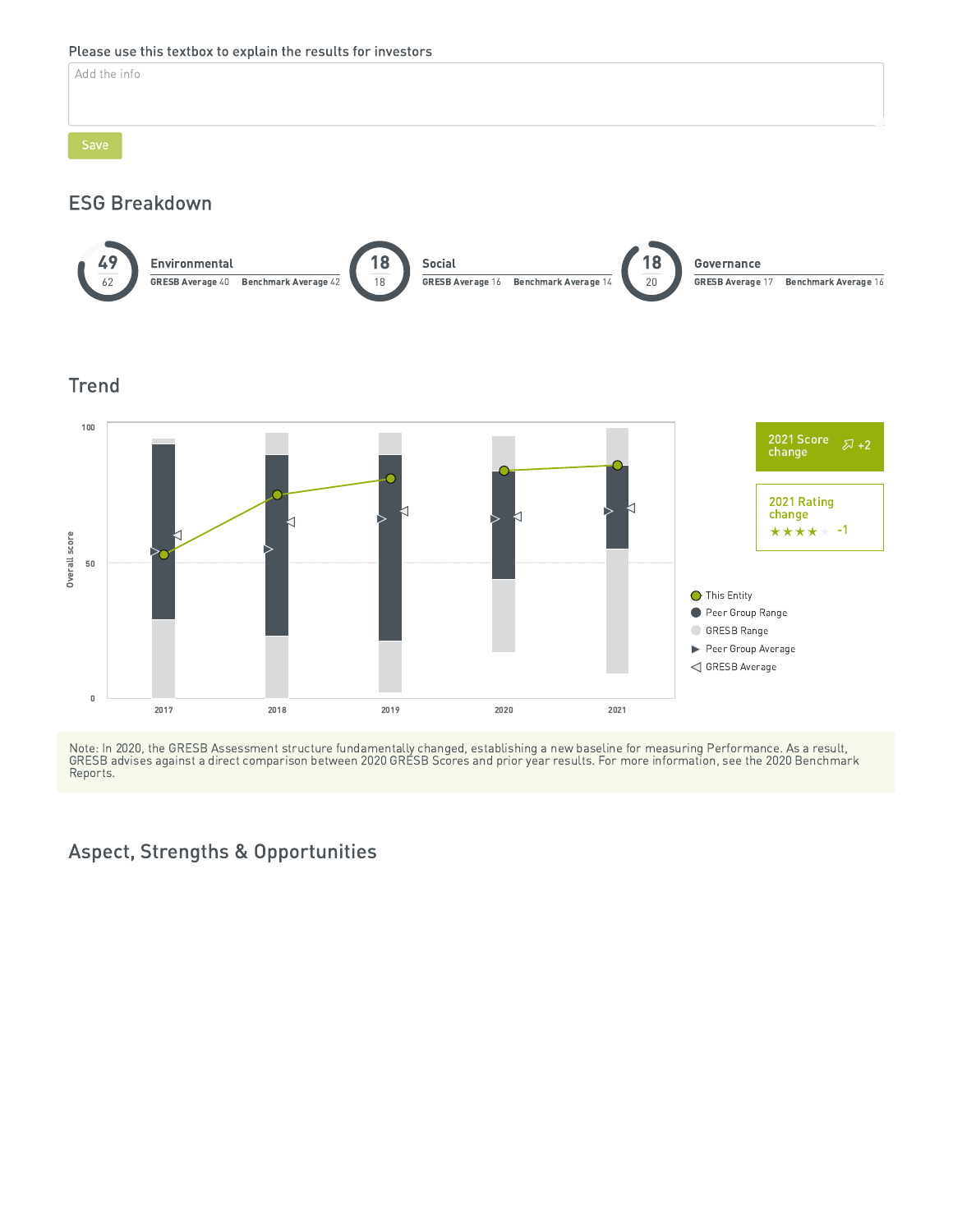

Peer Group Average • This Entity

MANAGEMENT COMPONENT

Americas | Listed (97 entities)

| <b>ASPECT</b><br><b>Number of points</b>       | Weight in<br>Component | <b>Weight in GRESB</b><br>Score | <b>Points</b><br><b>Obtained</b> | <b>Benchmark</b><br>Average | <b>Benchmark Distribution</b>                                                          |
|------------------------------------------------|------------------------|---------------------------------|----------------------------------|-----------------------------|----------------------------------------------------------------------------------------|
| Leadership<br>$\frac{Q}{\Omega Q}$<br>7 points | 23.3%                  | 7%                              | 6                                | 5.84                        | 32<br>$\blacksquare$<br>$\mathbf{0}$<br>100%<br>50<br>25<br>75<br>$\mathbf{0}$         |
| Policies<br>க்≡<br>4.5 points                  | 15%                    | 4.5%                            | 4.5                              | 4.28                        | 80<br>o<br>$\mathbf{0}$<br>100%<br>25<br>50<br>75<br>$\theta$                          |
| Reporting<br>ျိုခဲ့<br>3.5 points              | 11.7%                  | 3.5%                            | 3.5                              | 3.1                         | 80<br>$\square\blacklozenge$<br>$\mathbf{0}$<br>100%<br>75<br>25<br>50<br>$\mathbf{0}$ |
| <b>Risk Management</b><br>₾<br>5 points        | 16.7%                  | 5%                              | 4.67                             | 4.06                        | 60<br>$\blacksquare$<br>$\mathbf 0$<br>100%<br>25<br>50<br>75<br>$\circ$               |
| Stakeholder<br>Engagement<br>10 points         | 33.3%                  | 10%                             | 9.76                             | 8.26                        | 48<br>$\mathbf{0}$<br>25<br>100%<br>50<br>75<br>$\mathbf{0}$                           |

### PERFORMANCE COMPONENT

Hotel | Listed (13 entities)

| <b>ASPECT</b><br>Number of points       | Weight in<br>Component | <b>Weight in GRESB</b><br>Score | <b>Points</b><br><b>Obtained</b> | <b>Benchmark</b><br>Average | <b>Benchmark Distribution</b>            |
|-----------------------------------------|------------------------|---------------------------------|----------------------------------|-----------------------------|------------------------------------------|
| <b>Risk Assessment</b><br>⋇<br>9 points | 12.9%                  | 9%                              | 7.02                             | 6.06                        | 8 <sub>7</sub><br>100%<br>75<br>50<br>25 |
| Targets<br>C<br>2 points                | 2.9%                   | 2%                              | $\overline{2}$                   | 1.64                        | 12<br>⋻<br>100%<br>75<br>25<br>50        |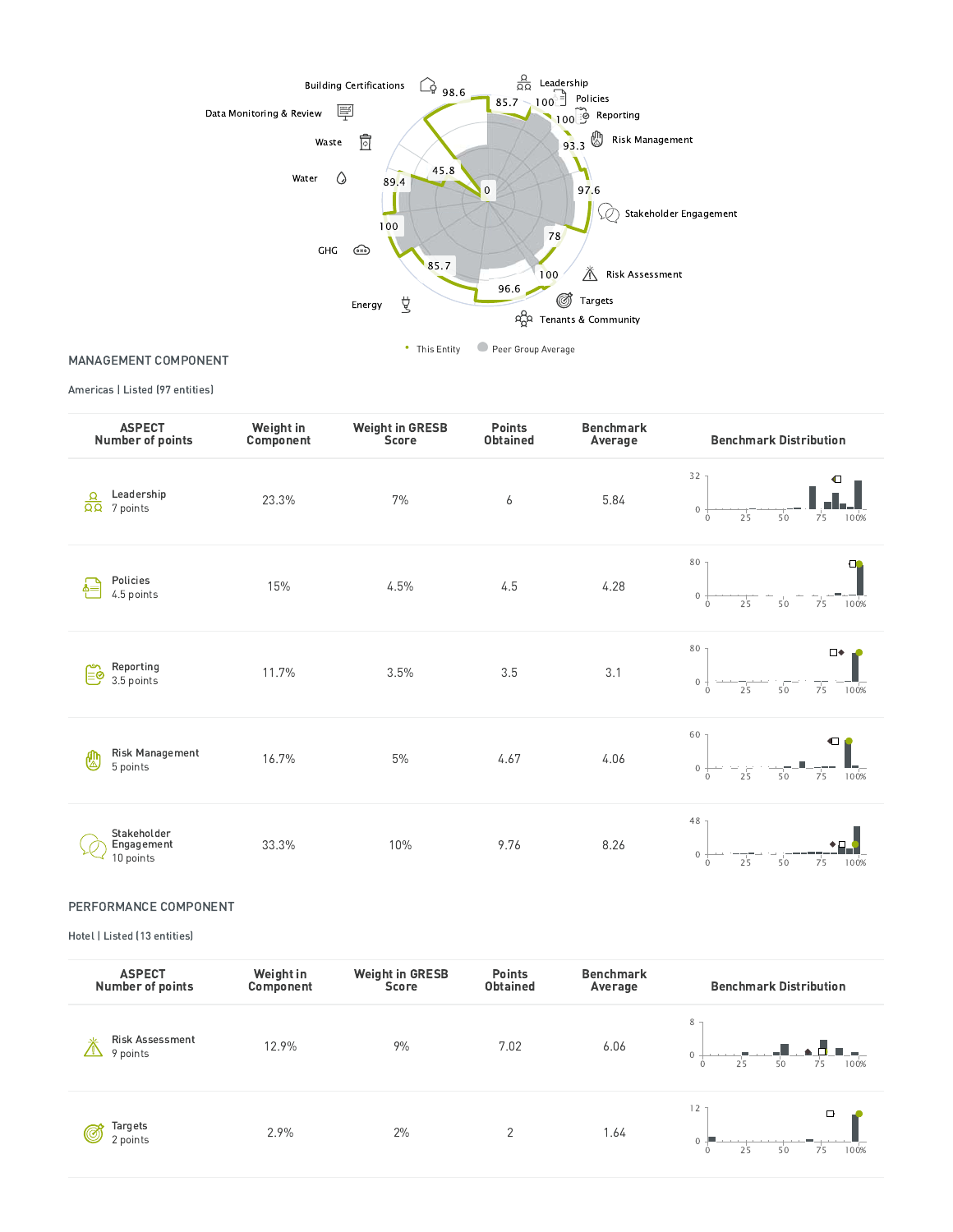|                     | <b>ASPECT</b><br>Number of points         | Weight in<br>Component | <b>Weight in GRESB</b><br>Score | Points<br><b>Obtained</b> | <b>Benchmark</b><br>Average | <b>Benchmark Distribution</b>                                                            |
|---------------------|-------------------------------------------|------------------------|---------------------------------|---------------------------|-----------------------------|------------------------------------------------------------------------------------------|
| $R_{\rm R}^{\rm A}$ | Tenants &<br>Community<br>11 points       | 15.7%                  | 11%                             | 10.62                     | 7.12                        | $4 -$<br>$\Box$<br>$\mathbf 0$<br>75<br>100%<br>25<br>50<br>$\theta$                     |
| ₫                   | Energy<br>14 points                       | 20%                    | 14%                             | 12                        | 11.08                       | $\,$ 8 $\,$<br>$\Box$<br>$\,0\,$<br>25<br>50<br>75<br>100%<br>$\Omega$                   |
| GHG<br>$\bigcirc$   | 7 points                                  | 10%                    | $7\%$                           | 7                         | 6.69                        | $12 -$<br>$\Box$<br>$\,0\,$<br>75<br>50<br>100%<br>25<br>$\mathbf{0}$                    |
| Q                   | Water<br>7 points                         | 10%                    | $7\%$                           | 6.26                      | 5.94                        | $\,$ 8 $\,$<br>$\Box$<br>$\mathbf 0$<br>100%<br>25<br>50<br>75<br>$\circ$                |
| 同                   | Waste<br>4 points                         | 5.7%                   | $4\%$                           | 1.83                      | 2.49                        | $\overline{4}$<br>$\mathbb O$<br>100%<br>25<br>50<br>75<br>$\overline{0}$                |
| 厚                   | Data Monitoring &<br>Review<br>5.5 points | 7.9%                   | 5.5%                            | $\boldsymbol{0}$          | 0.71                        | $12 -$<br>$\Box$<br>$\,0\,$<br>25<br>50<br>75<br>100%<br>$\mathbf{0}$                    |
|                     | Building<br>Certifications<br>10.5 points | 15%                    | 10.5%                           | 10.35                     | 5.54                        | $\overline{4}$<br>l o<br>ll në<br>$\mathbf{0}$<br>25<br>50<br>75<br>100%<br>$\mathbf{0}$ |

## Entity & Peer Group Characteristics

| w<br>Review<br>5.5 points                                     | 7.9%                                          | 5.5%  | $\mathbf 0$                  | 0.71 | $\mathbf{0}$<br>$\Omega$ | 25 | 50       | 75 | 100% |
|---------------------------------------------------------------|-----------------------------------------------|-------|------------------------------|------|--------------------------|----|----------|----|------|
| <b>Building</b><br>Certifications<br>10.5 points              | 15%                                           | 10.5% | 10.35                        | 5.54 | 4<br>$\Omega$            | 25 | ⊩∘<br>50 | 75 | 100% |
|                                                               |                                               |       |                              |      |                          |    |          |    |      |
| <b>Entity &amp; Peer Group Characteristics</b><br>This entity |                                               |       | Peer Group (13 entities)     |      |                          |    |          |    |      |
| <b>Primary Geography:</b>                                     | <b>United States of America</b>               |       | <b>Primary Geography:</b>    |      |                          |    |          |    |      |
| <b>Primary Sector:</b>                                        | Hotel                                         |       | <b>Primary Sector:</b>       |      | Hotel                    |    |          |    |      |
| <b>Nature of the Entity:</b>                                  | Public (listed on a Stock<br>Exchange) entity |       | <b>Nature of the Entity:</b> |      | Listed                   |    |          |    |      |
| <b>Total GAV:</b>                                             | \$2.95 Billion                                |       | <b>Average GAV:</b>          |      | \$2.22 Billion           |    |          |    |      |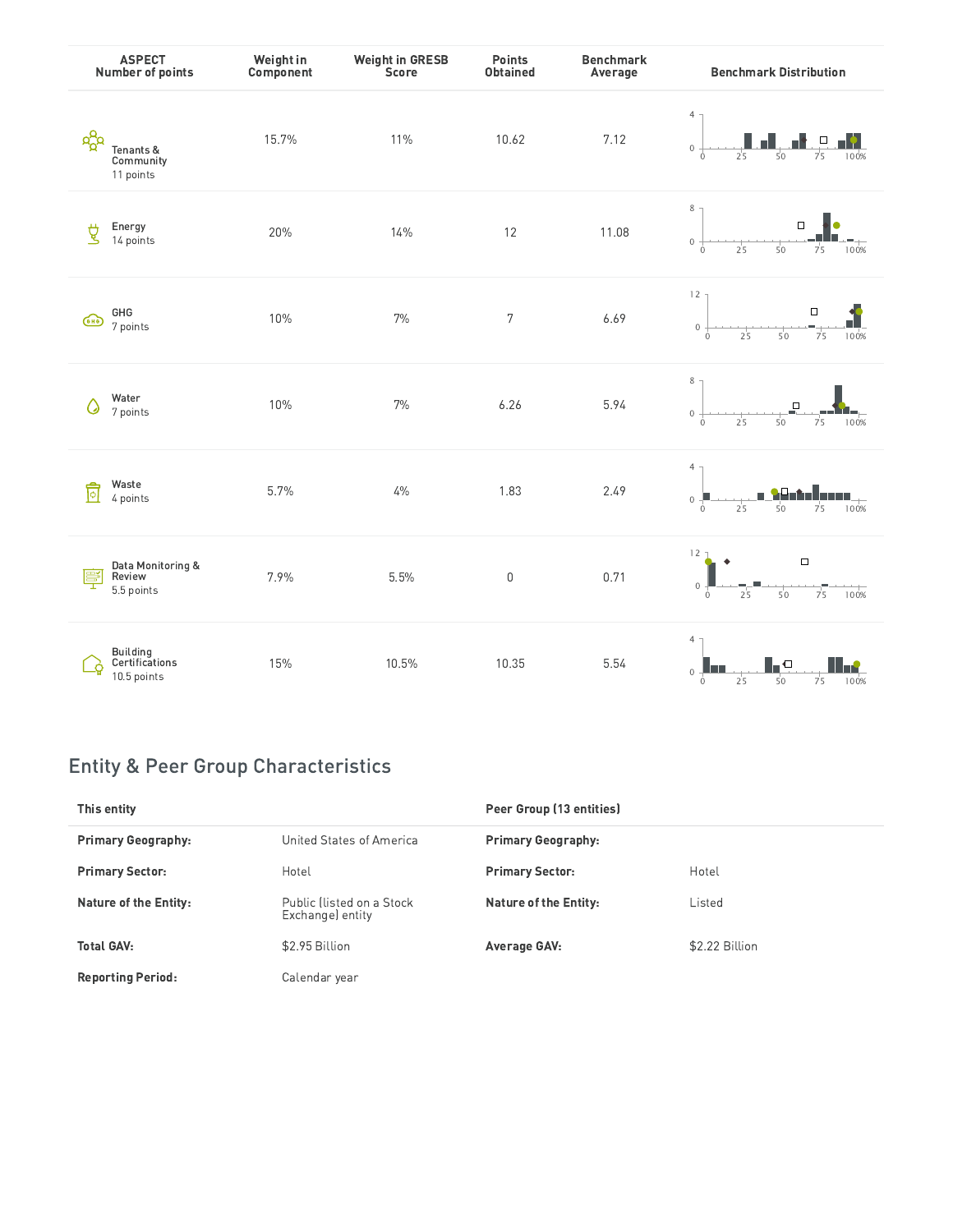# DiamondRock Hospitality Company<br>DiamondRock Hospitality Company



## **Disclosure Methods**



## **Disclosure Topics**